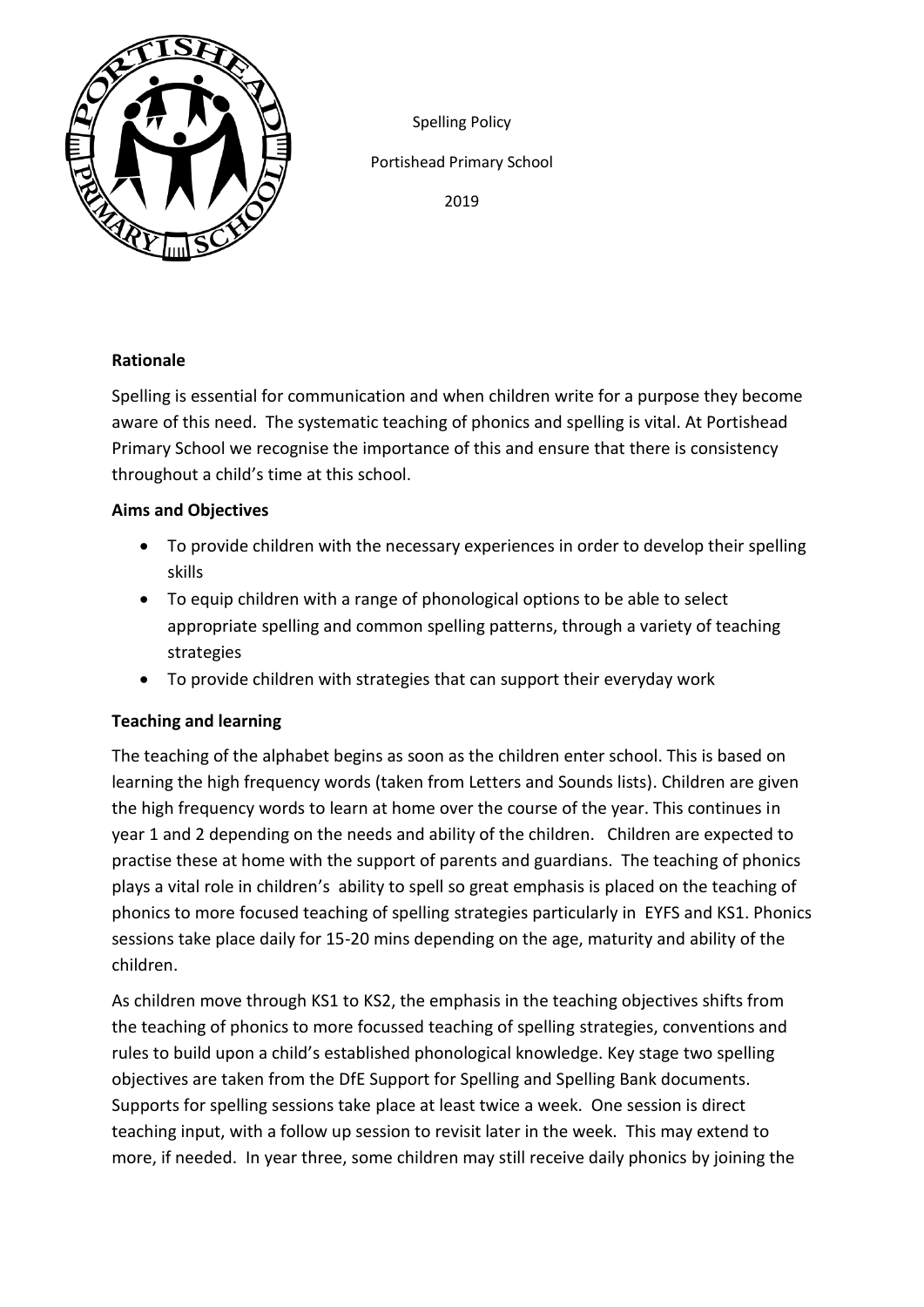year 2 children. Spellings can also be taught in English lessons as and when they arise, in the form of spelling investigations. Spellings are often linked to handwriting.

It is important that spelling mistakes with the children's writing are identified and corrected. Three spellings per piece of work will be identified and practised as well as revising key words and identifying key topic vocabulary. This may include the misspelling of words which children should know, particularly key words/high frequency words and spellings which have already been taught. Any spellings that are frequently misspelt must be the focus of attention so that the correct spelling is learned. It is important that we do not discourage children from trying to use more adventurous vocabulary by over correcting spellings. We remind children not to dodge a word just because they are unsure of a spelling.

### **Home Learning**

Children need regular spelling practise at home as well as at school. Spelling practice is included in Home Learning activities. In Foundation Stage children are given phonemes to practise and tricky words which are sent home to read, write and play games with. In year 1, 2 and 3 children take home a phonics book to practise the phonemes learnt that week and or spelling patterns.

In years 4- 6, home learning will require the children to apply and develop their Literacy skills. Children will think carefully about how they might present their learning and how it could be shared in class and will be given spellings to learn.

#### **Planning**

Planning is based on the material provided in the Letters and Sounds, Support for spelling and Spelling bank along with the renewed strategy and draft 2014 literacy framework.

In EYFS the actions from Jolly phonics are used to support the learning of individual phonemes. In EYFS, I-pad apps and Project X Phonics books are also used as is the Phonics Play website. The teaching of spelling and time for practise is planned within the overall planning for literacy (medium term plans and short term weekly/fortnightly plans).

#### **Assessment**

Assessment of pupil progress is in the first instance, on-going by the class teacher as part of formative assessment. In addition to this, pupils are tracked on our Letters and Sounds tracking sheets from Foundation to year 3. Children are tested on their high frequency words at different points though the year. At the end of year 1 all children will take the Phonics Screening Check as part of the government statutory requirements. Formal summative assessments are carried at the end of KS1 in year 2 as well as optional SATs that